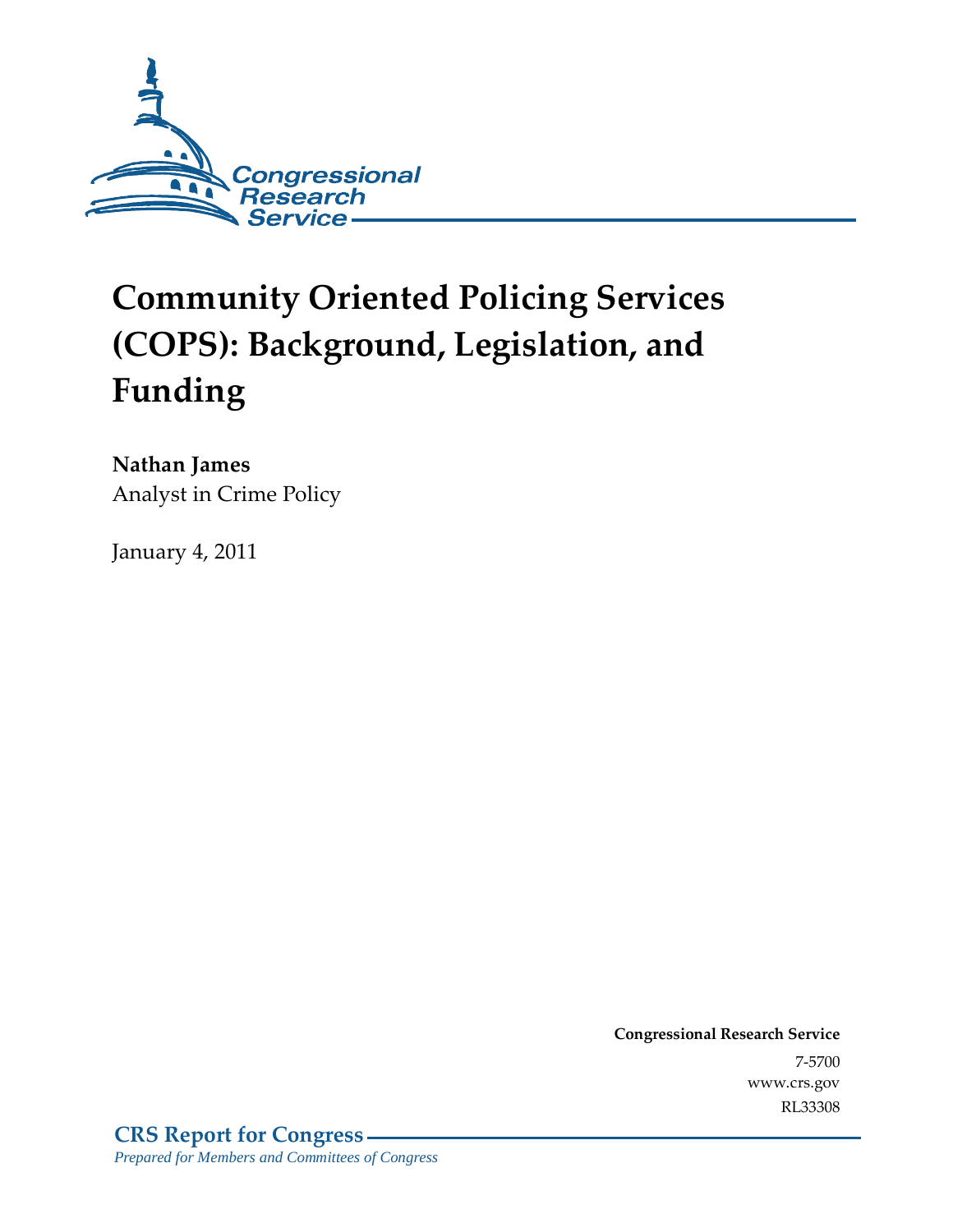## **Summary**

The Community Oriented Policing Services (COPS) program was created by Title I of the Violent Crime Control and Law Enforcement Act of 1994 (P.L. 103-322). The mission of the COPS program is to advance community policing in all jurisdictions across the United States. The Violence Against Women and Department of Justice Reauthorization Act of 2005 (P.L. 109-162) reauthorized the COPS program through FY2009 and changed the COPS program from a multigrant program to a single-grant program.

For the first eight fiscal years that Congress funded the COPS program, the average annual appropriation was more than \$1 billion. Starting in FY2003, annual appropriations for the program, in general, started to decrease. The average annual appropriation for the COPS program over the past eight fiscal years (excluding the \$1 billion in funding COPS received under the American Recovery and Reinvestment Act of 2009; P.L. 111-5) is \$658 million.

Several bills were introduced in the  $111<sup>th</sup>$  Congress that would have modified the COPS program, reauthorized appropriations for the program, or both. Three of these bills—H.R. 1139, S. 167, and H.R. 1568—would have reauthorized appropriations for the COPS program. In addition, H.R. 1139 and S. 167 would have, among other things, changed COPS from a single-grant to a multigrant program and made the COPS Office an exclusive component of the Department of Justice (DOJ). H.R. 3154 and S. 1424 would have required the Attorney General to award grants to units of local government with high violent crime rates so they could increase the size of their police forces.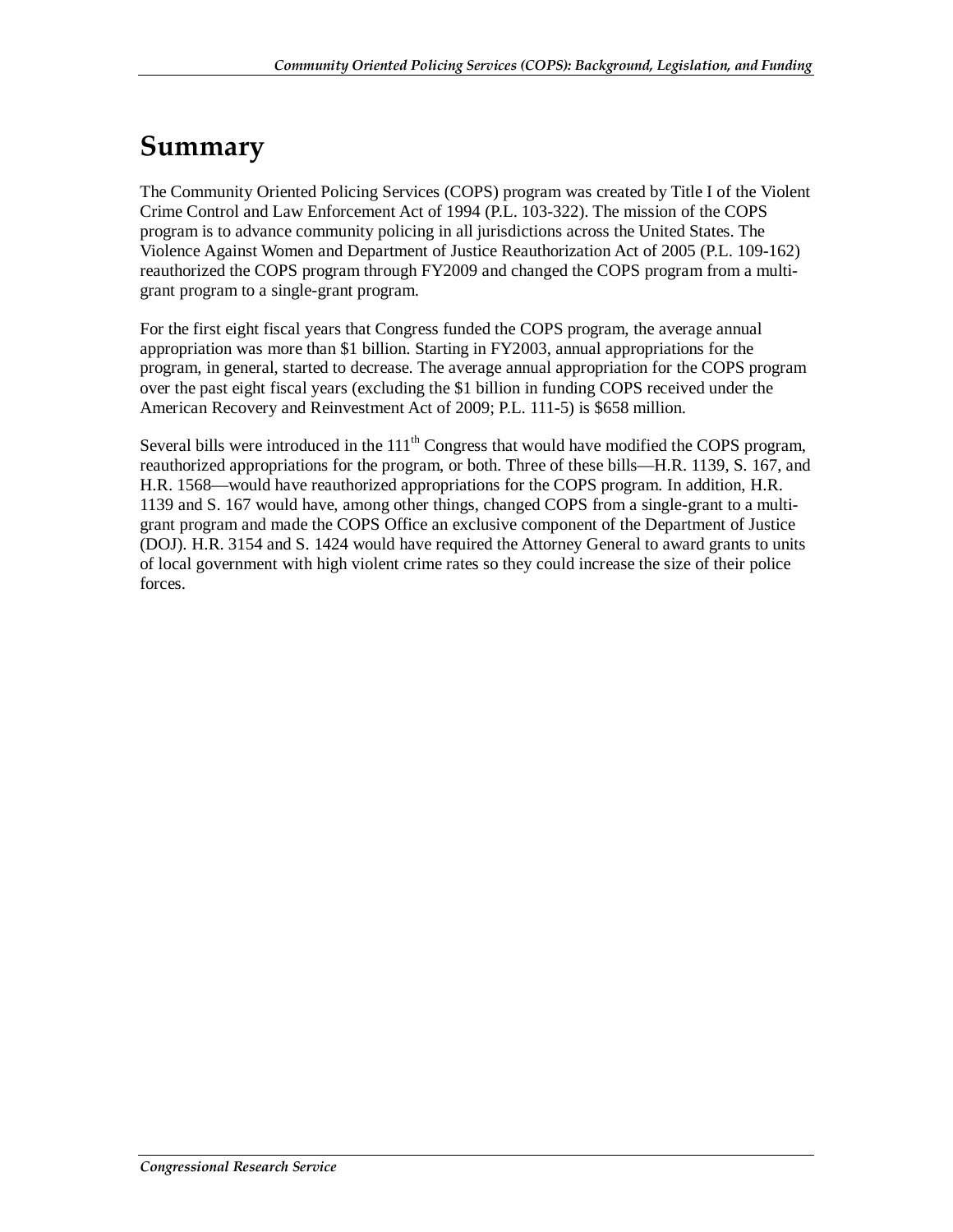## **Contents**

## **Figures**

## **Tables**

| Table A-1. COPS' Requested Funding, Total Enacted Funding, Funding for Hiring |  |
|-------------------------------------------------------------------------------|--|
|                                                                               |  |

## **Appendixes**

### **Contacts**

|--|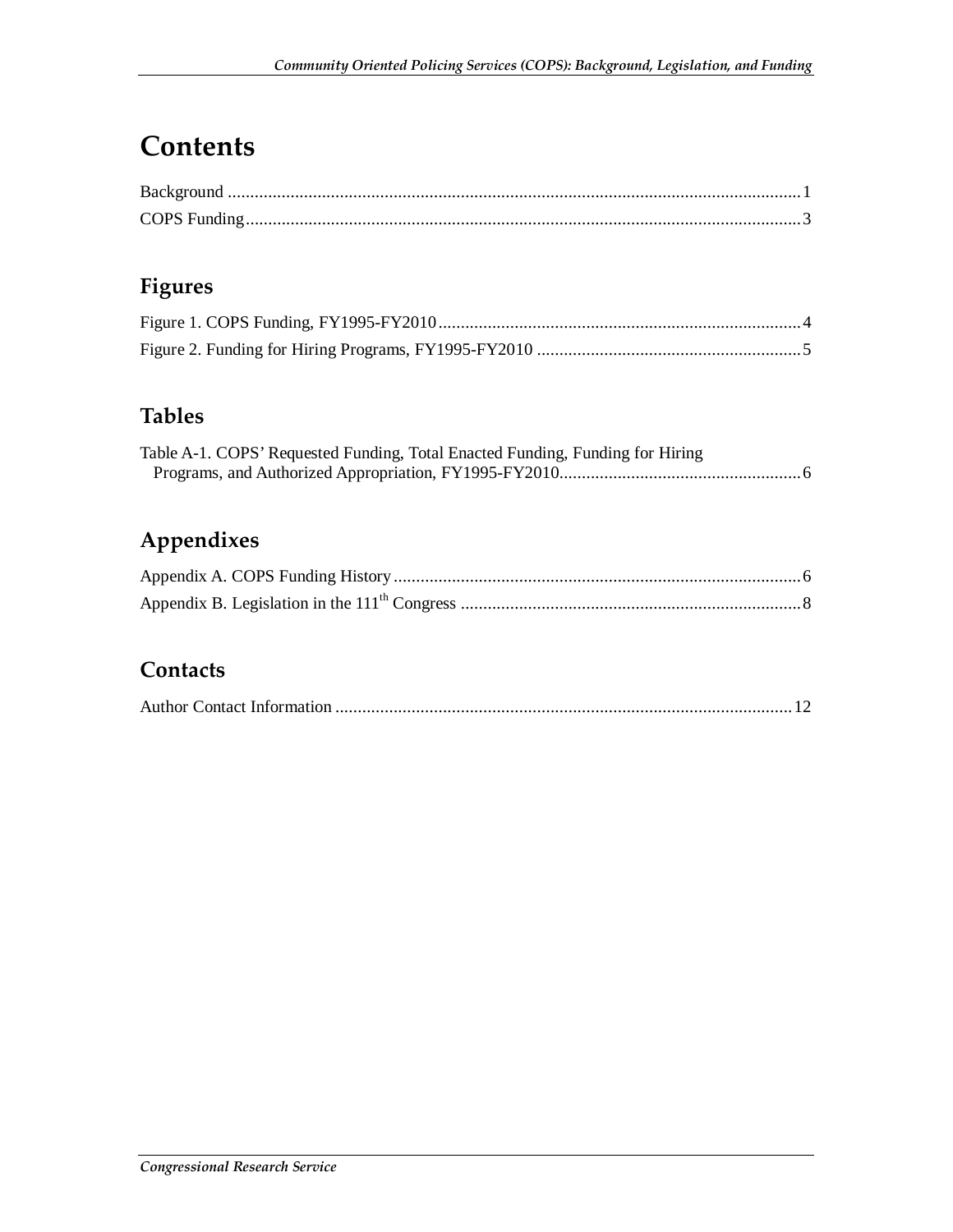## **Background**

The Community Oriented Policing Services (COPS) program was created by Title I of the Violent Crime Control and Law Enforcement Act of 1994<sup>1</sup> (the '94 Crime Act). The mission of the COPS program is to advance community policing in all jurisdictions across the United States.<sup>2</sup> The COPS program awards grants to state, local, and tribal law enforcement agencies throughout the United States so they can hire and train law enforcement officers to participate in community policing, purchase and deploy new crime-fighting technologies, and develop and test new and innovative policing strategies.<sup>3</sup> COPS grants are managed by the COPS Office, which was created in 1994 by Department of Justice (DOJ) to oversee the COPS program.

According to the COPS Office, it has awarded more than \$11.4 billion to over 13,000 law enforcement agencies across the United States since it started awarding grants in 1994.<sup>4</sup> The COPS Office also reported that it has funded more than 117,000 community policing officers throughout the United States as of the end of  $FY2004$ .<sup>5</sup>

As originally authorized under Title I of the '94 Crime Act, the COPS program had three separate grant programs. Under the first program, the Attorney General was authorized to make grants to states, units of local government, Indian tribal governments, other public and private entities, and multi-jurisdictional or regional consortia to increase the number of police officers and focus the officers' efforts on community policing. Grant funds under this program could have been used to

- hire new police officers;
- rehire police officers who have been laid off; and
- obtain equipment or support systems and provide overtime pay, if it results in an increase of the number of officers deployed in community-oriented policing.

Grant funds under a second program could have been used to hire former members of the armed services to serve as career law enforcement officers engaged in community policing.

Grant funds under a third program could have also been used for other non-hiring purposes such as

- training law enforcement officers in crime prevention and community policing techniques;
- developing technologies that emphasize crime prevention;

<u>.</u>

<sup>1</sup> P.L. 103-322; 42 U.S.C. §3796dd.

<sup>&</sup>lt;sup>2</sup> While there are different definitions of "community policing" the COPS Office defines "community policing" as "... a philosophy that promotes organizational strategies, which support the systematic use of partnerships and problemsolving techniques, to proactively address the immediate conditions that give rise to public safety issues such as crime, social disorder, and fear of crime." U.S. Department of Justice, Community Oriented Policing Services Office, *Community Policing Defined*, http://www.cops.usdoj.gov/default.asp?Item=36.

<sup>3</sup> U.S. Department of Justice, Community Oriented Policing Services Office, *About Community Oriented Policing Services Office*, http://www.cops.usdoj.gov/Default.asp?Item=35.

<sup>&</sup>lt;sup>4</sup> Carl Peed, "Message from the Director," http://www.cops.usdoj.gov/Default.asp?Item=37.

<sup>5</sup> U.S. Department of Justice, Community Oriented Policing Services Office, *About Community Oriented Policing Services Office*, http://www.cops.usdoj.gov/Default.asp?Item=35.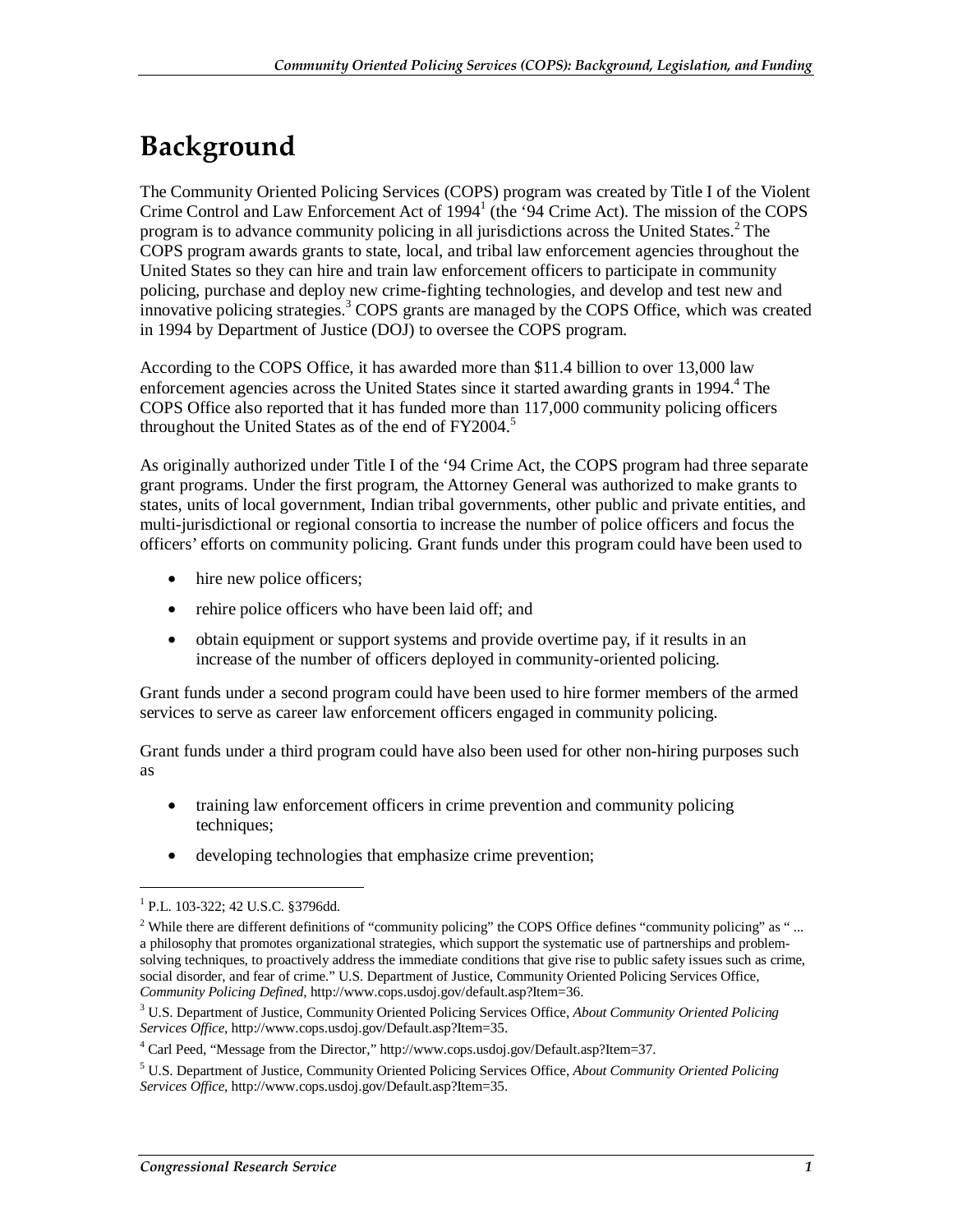- linking community organizations and residents with law enforcement;
- supporting the purchase of weapons for police officers;
- decreasing the amount of time police must spend away from the community while awaiting court appearances; and
- facilitating the establishment of community-oriented policing as an organizationwide philosophy.<sup>6</sup>

In 1998, P.L. 105-302 amended the '94 Crime Act to allow COPS funding to be used for school resource officers. In 2003, P.L.  $108-21^7$  also amended the '94 Crime Act to allow COPS funding to be used for assisting states to enforce sex offender registration laws.<sup>8</sup>

The '94 Crime Act authorized funding for the COPS program through FY2000. Debate on Title I of the '94 Crime Act focused on whether the COPS program would be able to meet its goal of putting 100,000 new police officers on the beat by the end of  $FY2000$ .<sup>9</sup> Starting in 1999, Congress turned its attention to reauthorizing the COPS program. There was support from some Members of Congress for continuing the COPS program.<sup>10</sup> During this period, Congress discussed using COPS hiring programs to put another 50,000 police officers on the streets.<sup>11</sup> After

9 See Senate debate, "Violent Crime Control and Law Enforcement Act of 1994—Conference Report," *Congressional Record*, vol. 140 (August 25, 1994), pp. S12496-S12557; Rep. Manzullo, "Examining the Centerpiece of the Crime Bill," *Congressional Record*, vol. 140 (August 18, 1994), pp. H8691-H8694; Sen. Orrin Hatch, "The Signing of the Crime Bill," *Congressional Record*, vol. 140 (September 13, 1994), p. S12799; Rep. William J. Coyne, "The Right Tools for Fighting Crime—Extension of Remarks," *Congressional Record*, vol. 140 (August 26, 1994), p. E1808; Senate debate, "The Crime Bill," *Congressional Record*, vol. 140 (August 22, 1994), pp. S12285-S12288; Senate debate, "Violent Crime Control and Law Enforcement Act of 1994," *Congressional Record*, vol. 140 (August 22, 1994), pp. S12250-S12284.

<sup>10</sup> See Senate debate, "Departments of Commerce, Justice, and State, the Judiciary and Related Agencies Appropriation Act," *Congressional Record*, vol. 145 (July 22, 1999), pp. S8988-S9014; Rep. Bart Stupak, "COPS Program Good for Communities," *Congressional Record*, vol. 145 (May 12, 1999), p. H3070; Rep. Rush Holt, "Reauthorize COPS Program," *Congressional Record*, vol. 145 (May 12, 1999), p. H3003; Senate debate, "Concurrent Resolution on the Budget for Fiscal Year 2000," *Congressional Record*, vol. 145 (March 24, 1999) pp. S3301-S3308; Senate debate, "Departments of Commerce, Justice, and State, the Judiciary, and Related Agencies Appropriations Act, 2000," *Congressional Record*, vol. 145 (July 21, 1999), pp. S8940-S8947.

<sup>11</sup> See U.S. Congress, Senate Committee on the Judiciary, Subcommittee on Crime and Drugs, *Making America's Streets Safer: The Future of the COPS Program*,  $107<sup>th</sup>$  Cong., 1<sup>st</sup> sess., December 5, 2001 (Washington: GPO, 2002); Senate debate, "Statement on Introduced Bills and Joint Resolutions," *Congressional Record*, vol. 145 (January 19, 1999), pp. S345-S470; House debate, "Democratic Legislative Agenda Held Hostage by Do-nothing/Do-wrong Republican Congress," *Congressional Record*, vol. 145 (November 3, 1999) pp. H11452-H11459; U.S. Congress, House Committee on Appropriations, *Departments of Commerce, Justice, and State, the Judiciary, and Related Agencies Appropriations Bill, Fiscal Year 2001*, report to accompany H.R. 4690, 106th Cong., 2nd sess., H.Rept. 106- 680 (Washington, GPO, 2000), p. 8; House debate, "Departments of Commerce, Justice, and State, the Judiciary, and Related Agencies Appropriations Act, 2002," *Congressional Record*, vol. 147 (July 18, 2001), pp. H4167-H4202; Senate debate, "Statement on Introduced Bills and Joint Resolutions," *Congressional Record*, vol. 145 (March 25, 1999), pp. S3440-S3457; Sen. Orrin Hatch, "Hatch Amendment No. 246," *Congressional Record*, vol. 145 (April 12, 1999), p. S3600.

<u>.</u>

 $6$  This list represents the types of activities that were originally authorized in P.L. 103-322, which also included (1) hiring programs such as Universal Hiring Program and Making Officer Redeployment Effective (MORE), and (2) other activities such as Police Corps, methamphetamine "hot spot" clean-up, law enforcement technology, and tribal law enforcement grants.

<sup>&</sup>lt;sup>7</sup> See §341 of the Prosecutorial Remedies and Other Tools to End the Exploitation of Children Today Act (PROTECT) of 2003 (P.L. 108-21).

<sup>8</sup> For additional information on sex offender registering laws, see CRS Report RL32800, *Sex Offender Registration and Community Notification Law: Recent Legislation and Issues*, by Garrine P. Laney.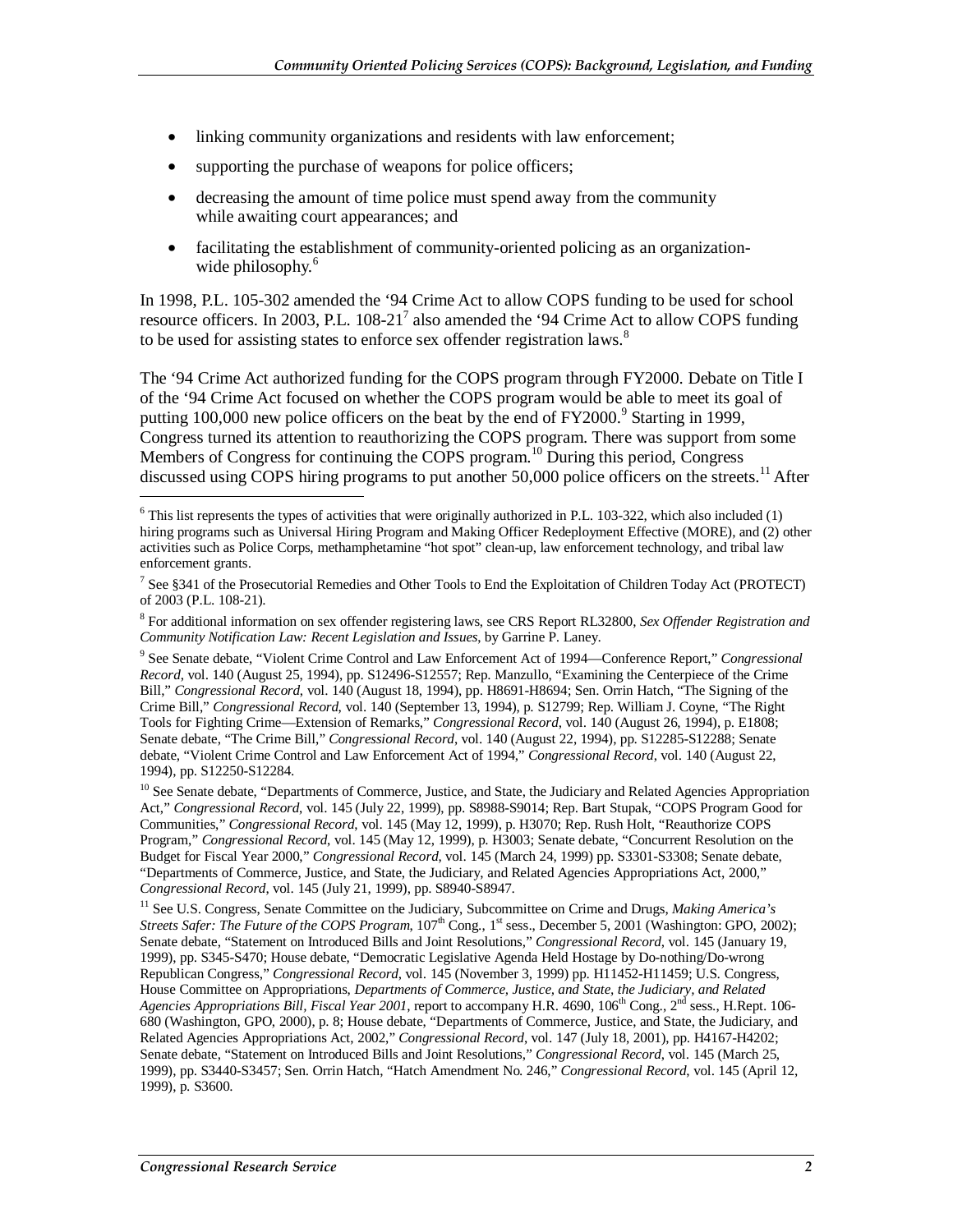COPS initial authorization expired, several bills were introduced in Congress that would have reauthorized the COPS program; however, Congress continued to appropriate funding for the program through FY2006, when reauthorizing legislation was enacted (see discussion below).

On January 5, 2006, the Violence Against Women and Department of Justice Reauthorization Act of 2005 (P.L. 109-162) was signed into law. The act reauthorized the COPS program through FY2009. Along with reauthorizing the COPS program, the act amended current law<sup>12</sup> to change the COPS program into a single-grant program. When Congress reauthorized COPS, it took many of the purposes for which COPS grants could be awarded (see above) and made them program purpose areas under the new single grant program. As currently authorized, state or local law enforcement agencies may apply for a "COPS grant," which could be used to hire or re-hire community policing officers or fund non-hiring programs.<sup>13</sup>

## **COPS Funding**

This section of the report only discusses the new budget authority enacted for the COPS program in the annual appropriation bills. Between FY1998 and FY2002, Congress directed the COPS Office to use unobligated balances from previous fiscal years to fund grant programs, which included grants for hiring, school safety, law enforcement technology, combating methamphetamine, armor vests for law enforcement officers, improving tribal law enforcement, and combating domestic violence.

Congress first appropriated funding for the COPS program in 1995 at \$1.3 billion. As illustrated in **Figure 1**, in FY1996, the total amount appropriated increased 7.7% (\$1.4 billion). Appropriations for the COPS program remained constant at about \$1.4 billion, until FY2000, when appropriations decreased 58.4% (\$595 million) from the previous fiscal year. Appropriations for the COPS program began to increase again in FY2001 when Congress increased the COPS appropriation by 74.3%, to slightly over \$1 billion. In FY2002, COPS appropriations increased 1.3% from the previous fiscal year (\$1.05 billion). In FY2003, COPS appropriations decreased by 6.9% (\$978 million) from FY2002, and in FY2004, the program's appropriations decreased by 23.5%  $(\$748 \text{ million})^{14}$  from the previous year. In FY2005, appropriations for the COPS program decreased  $20\%$  (\$598 million)<sup>15</sup> from FY2004, and in  $\overline{FY}$ 2006, the COPS program saw another 21.1% (\$472 million)<sup>16</sup> reduction. Appropriations for COPS increased  $14.7\%$  (\$542 million)<sup>17</sup> in FY2007 compared with FY2006, and in FY2008,

<sup>&</sup>lt;sup>12</sup> 42 U.S.C. §3796dd(d).

<sup>&</sup>lt;sup>13</sup> Even though current law states that law enforcement agencies that receive a COPS grant could use the funding for hiring or re-hiring law enforcement officers, the authority for the Attorney General to make grants for hiring or rehiring law enforcement officer ended on September 13, 2000 (42 U.S.C. §3796dd(i)).

<sup>&</sup>lt;sup>14</sup> This amount does not reflect a \$6.378 million rescission imposed by Congress on all COPS unobligated balances. Rescission amounts specific to the COPS program are rescinded from recoveries of prior year de-obligated funds and not from enacted appropriations. Recoveries are previously obligated funds from prior year appropriations that have been de-obligated. De-obligations can result from events such as a grantee withdrawing from a grant or modifying a grant. During the closeout phase of a grant, any unused funds by grantees are also typically de-obligated (i.e., returned to DOJ). E-mail from U.S. Department of Justice, Community Oriented Policing Services Office, April 30, 2007.

<sup>&</sup>lt;sup>15</sup> This amount does not reflect a \$99 million rescission imposed by Congress on all COPS unobligated balances.

<sup>&</sup>lt;sup>16</sup> This amount does not reflect a \$86.5 million rescission imposed by Congress on all COPS unobligated balances.

<sup>&</sup>lt;sup>17</sup> This amount does not include an across-the-board rescission of 0.5% to OJP and COPS programs to fund the Office of Audit, Assessment, and Management (OAAM). Email correspondence with Congressional Affairs Office, (continued...)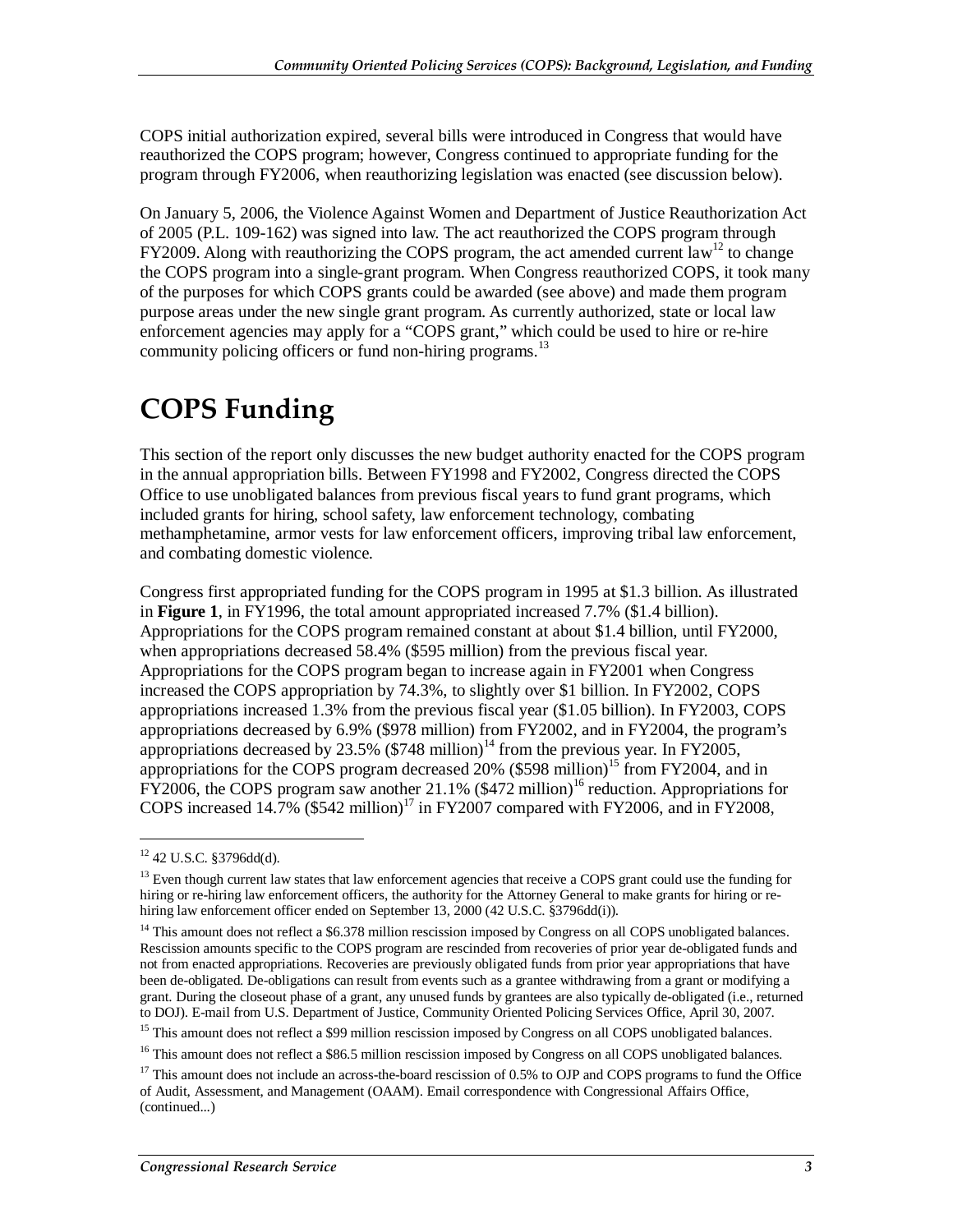COPS appropriations increased another 8.4% (\$587 million).<sup>18</sup> The Omnibus Appropriations Act  $(PL. 111-8)$  included \$551 million for the COPS program.<sup>19</sup> In addition to this amount, the American Recovery and Reinvestment Act (ARRA, P.L. 111-5) included \$1 billion for the COPS hiring program. When only considering the \$551 million annual appropriation for COPS, funding for the COPS program decreased 6.3% between FY2008 and FY2009. However, if the \$1 billion for COPS hiring grants are included as a part of the FY2009 appropriation, for a total of \$1.551 billion, funding for COPS increased 164% from FY2008 to FY2009. Congress appropriated \$792 million for COPS for FY2010.<sup>20</sup> This amount represents a 43.8% increase compared to the \$551 million COPS received under the Omnibus Appropriations Act, 2009 (P.L. 111-8), but it is 48.9% less than the \$1.551 billion COPS received in total for FY2009.<sup>21</sup>



#### **Figure 1. COPS Funding, FY1995-FY2010**

**Source:** FY1995 through FY2008 enacted amounts provided by U.S. Department of Justice, Community Oriented Policing Services; FY2009 appropriations taken from P.L. 111-5 and P.L. 111-8; FY2010 appropriation taken from P.L. 111-117.

**.** 

<sup>(...</sup>continued)

Community Oriented Policing Services Office on April 30, 2007.

<sup>&</sup>lt;sup>18</sup> This amount does not reflect a \$87.5 million rescission imposed by Congress on all COPS unobligated balances, nor does it reflect a \$10.3 million rescission imposed by Congress on appropriations for the COPS program that were appropriated from the Violent Crime Reduction Trust Fund.

<sup>&</sup>lt;sup>19</sup> This amount does not reflect a \$100 million rescission imposed by Congress on all COPS unobligated balances.

<sup>&</sup>lt;sup>20</sup> This amount does not reflect a \$40 million rescission imposed by Congress on all COPS unobligated balances.

 $^{21}$  In addition to the \$551 million COPS received under the Omnibus Appropriations Act, 2009 (P.L. 111-8), COPS also received \$1 billion under the American Recovery and Reinvestment Act of 2009 (ARRA, P.L. 111-5). The funding COPS received under ARRA was designated as emergency funding.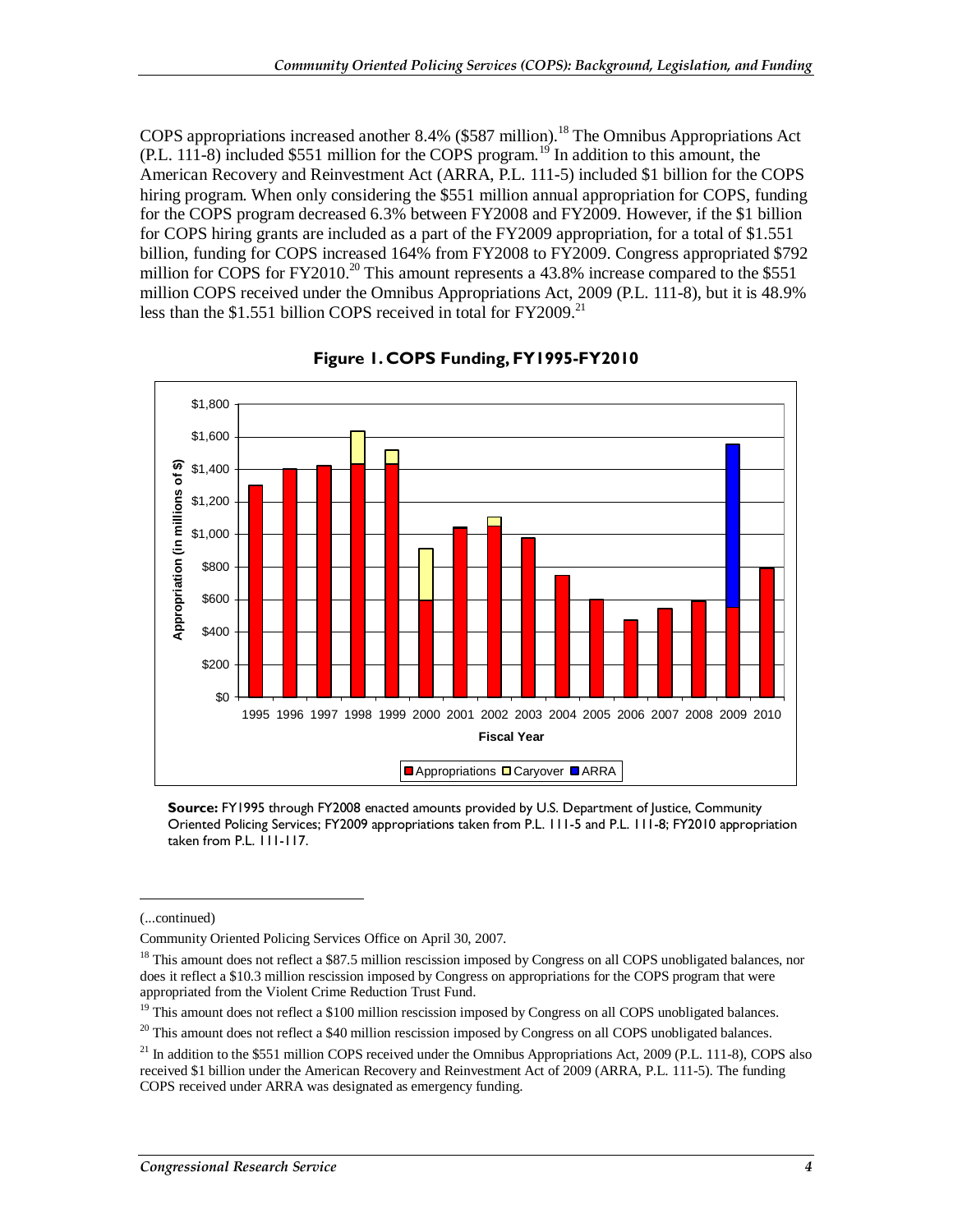In the early years of the COPS program, a majority of the program's enacted appropriations went to grant programs specifically aimed at hiring more police officers (see **Figure 2**). Beginning in FY1998, however, enacted appropriations for COPS hiring grants began to decline, whereas nonhiring grants started to see an increase in appropriations. Congress has traditionally specified what amounts of the COPS appropriation each fiscal year are to be used for hiring grants and non-hiring grants. In FY2008, Congress appropriated \$20 million for hiring grants, the first time Congress has appropriated funding for hiring grants since FY2005. As discussed above, the ARRA included \$1 billion for COPS hiring grants, the most funding Congress has appropriated for hiring grants since FY1999. For FY2010, Congress included \$298 million for COPS hiring programs as a part of the annual COPS appropriation.





**Source:** Hiring appropriation for FY1995 to FY2008 amounts were provided by U.S. Department of Justice, Office of Community Oriented Policing Services, Congressional Affairs Office. FY2009 hiring amount was taken from P.L. 111-5; FY2010 hiring amounts taken from P.L. 111-117.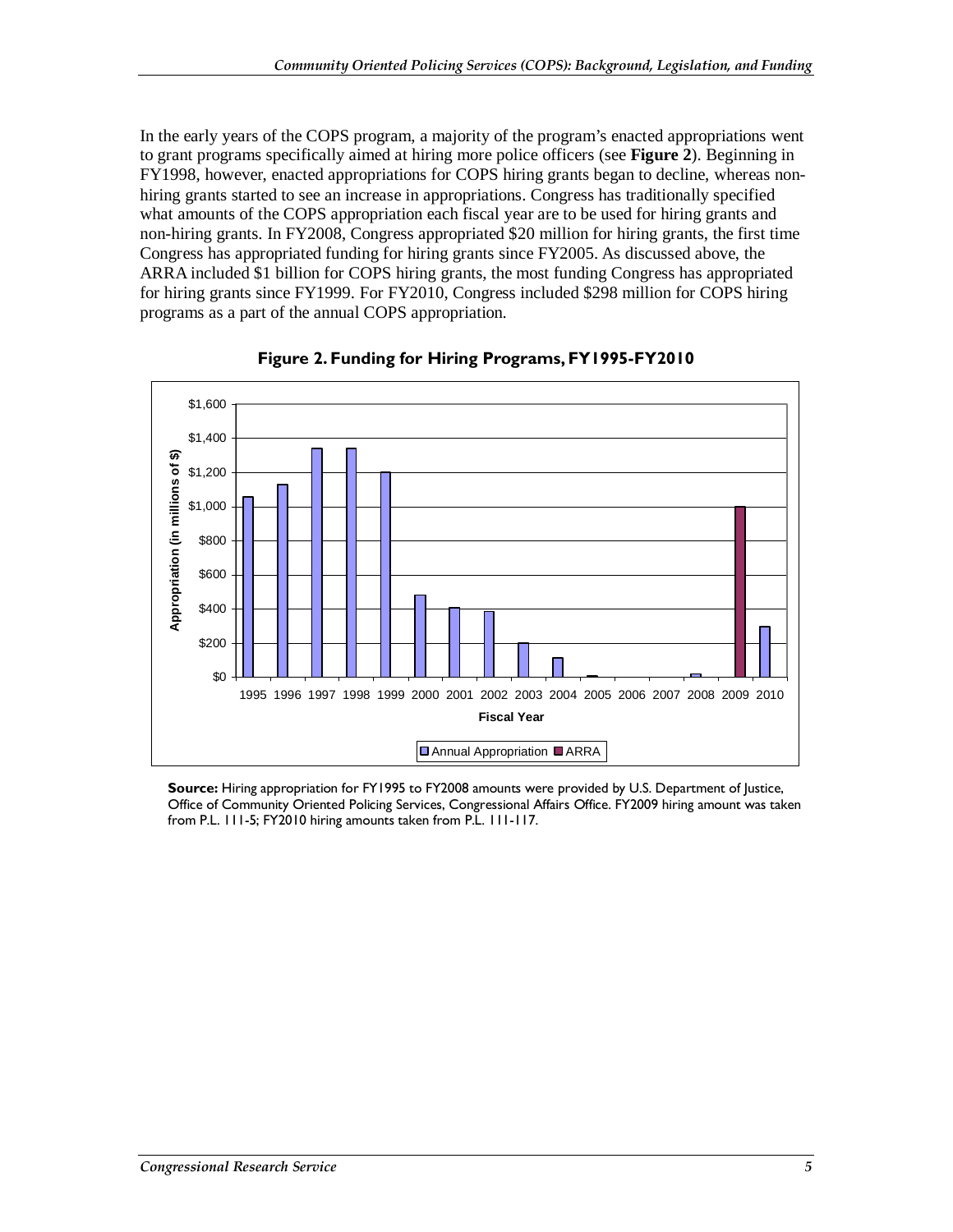## **Appendix A. COPS Funding History**

| <b>Fiscal</b><br>Year | <b>President's</b><br><b>Request</b> | <b>New Budget</b><br><b>Authority</b> | Carryover<br>(from prior<br>fiscal years) | Total   | <b>Hiring</b><br><b>Programs</b> | <b>Authorized</b> |  |  |  |
|-----------------------|--------------------------------------|---------------------------------------|-------------------------------------------|---------|----------------------------------|-------------------|--|--|--|
| 1995                  | \$1,720                              | \$1,300                               | $\frac{2}{\pi}$                           | \$1,300 | \$1,057                          | \$1,332           |  |  |  |
| 1996                  | 1,903                                | 1,400                                 |                                           | I,400   | I, I28                           | 1,850             |  |  |  |
| 1997                  | 1,976                                | I,420                                 |                                           | I,420   | 1,339                            | 1,950             |  |  |  |
| 1998                  | 1,545                                | 1,430                                 | 203                                       | 1,633   | 1,338                            | 1,700             |  |  |  |
| 1999                  | I,420                                | 1,430                                 | 90                                        | 1,520   | 1,201                            | 1,700             |  |  |  |
| 2000                  | 1,275                                | 595                                   | 318                                       | 913     | 481                              | 268               |  |  |  |
| 2001                  | 1,335                                | 1,037                                 | 5                                         | 1,042   | 408                              |                   |  |  |  |
| 2002                  | 855                                  | 1,050                                 | 55                                        | 1,105   | 385                              |                   |  |  |  |
| 2003                  | 1,382                                | 978a                                  |                                           | 978     | 199                              |                   |  |  |  |
| 2004                  | 164 <sup>b</sup>                     | 748 <sup>c</sup>                      |                                           | 748     | 114                              |                   |  |  |  |
| 2005                  | 97d                                  | 598 <sup>e</sup>                      |                                           | 598     | $\overline{10}$                  |                   |  |  |  |
| 2006                  | 118 <sup>f</sup>                     | 472s                                  |                                           | 472     |                                  | 1,047             |  |  |  |
| 2007                  | 102 <sup>h</sup>                     | 542i                                  |                                           | 542     |                                  | 1,047             |  |  |  |
| 2008                  | 32i                                  | 587k                                  |                                           | 587     | 20                               | 1,047             |  |  |  |
| 2009                  | —                                    | 551 <sup>m</sup>                      |                                           | 551     | 1,000 <sub>n</sub>               | 1,047             |  |  |  |
| 2010                  | 760                                  | 792°                                  |                                           | 792     | 298                              |                   |  |  |  |

#### **Table A-1. COPS' Requested Funding, Total Enacted Funding, Funding for Hiring Programs, and Authorized Appropriation, FY1995-FY2010**  (In millions of dollars)

**Source:** CRS presentation of the Administration's budget requests for the respective years, data provided by the U.S. Department of Justice, Office of Community Oriented Policing Services, Congressional Affairs Office, and authorized funding in P.L. 103-322 and P.L. 109-162.

- a. Includes a \$929 million appropriation and a \$55 million supplemental appropriation.
- b. The Administration proposed a \$6.4 million rescission of unobligated balances.
- c. Does not include a \$6.4 million rescission imposed by Congress on all COPS unobligated balances.
- d. The Administration proposed a \$53.5 million rescission of unobligated balances.
- e. Does not include a \$99 million rescission imposed by Congress on all COPS unobligated balances.
- f. The Administration request proposed a \$99.5 million rescission of unobligated balances.
- g. Does not include a \$86.5 million rescission imposed by Congress on all COPS unobligated balances.
- h. The Administration proposed a \$127.5 million rescission of unobligated balances.

i. Does not include an across-the-board rescission of 0.5% to OJP and COPS programs to fund the Office of Audit, Assessment and Management (OAAM).

j. The Administration proposed a \$87.5 million rescission of unobligated balances.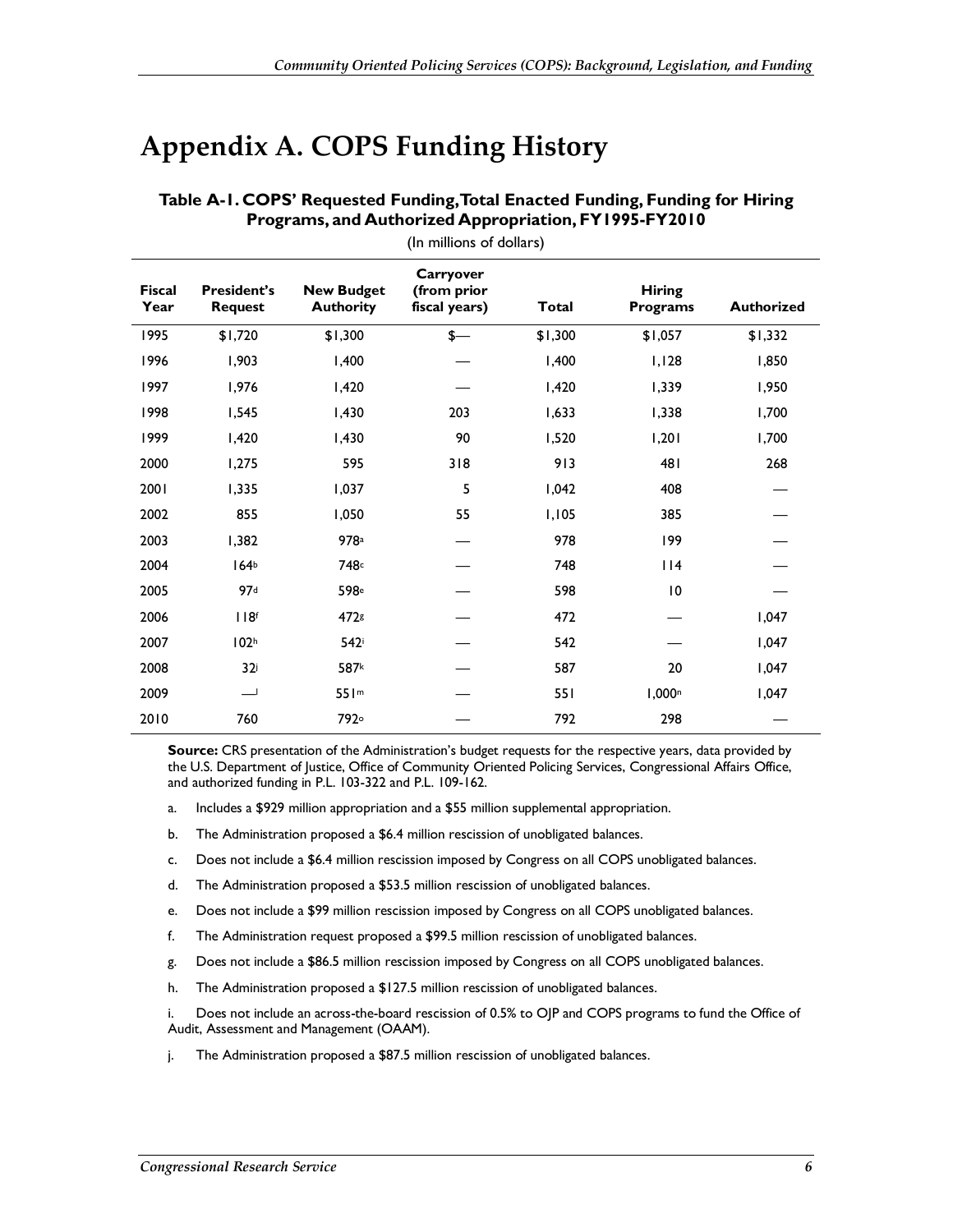k. Does not include a \$87.5 million rescission imposed by Congress on all COPS unobligated balances, or a \$10.3 million rescission imposed by Congress on appropriations for the COPS program that were appropriated from the Violent Crime Reduction Trust Fund.

l. For FY2009, the Administration did not request funding for any specific COPS grant program. Rather, the Administration requested \$4 million for community police training and technical assistance under the State and Local Law Enforcement Assistance account in the Commerce, Justice, Science, and Related Agencies appropriations bill.

m. Does not include \$100 million rescission imposed by Congress on all COPS unobligated balances.

n. The \$1 billion COPS received for hiring grants for FY2009 was appropriated under the American Recovery and Reinvestment Act of 2009 (P.L. 111-5).

o. Does not include \$40 million rescission imposed by Congress on all COPS unobligated balances.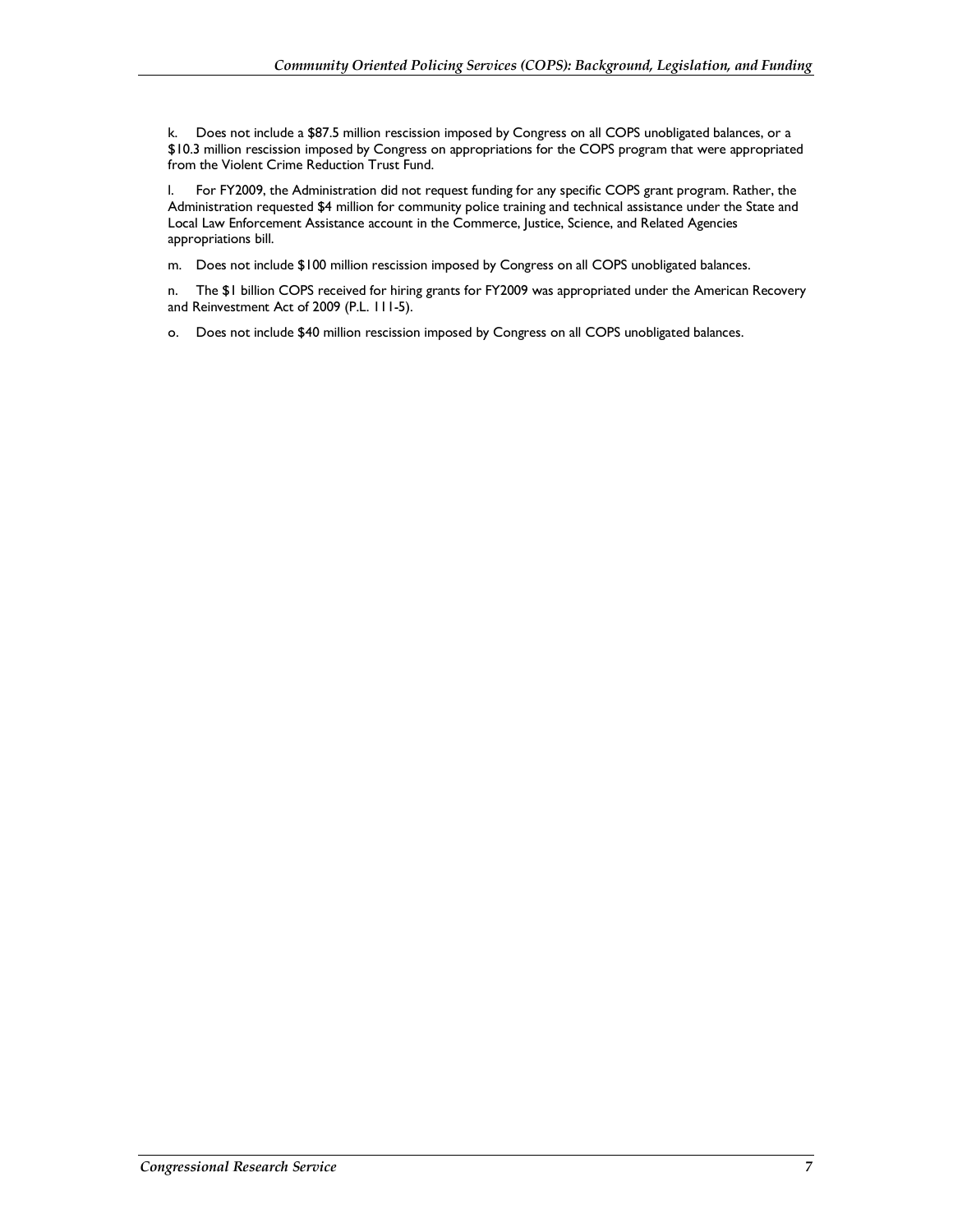## **Appendix B. Legislation in the 111th Congress**

Several bills were introduced in the  $111<sup>th</sup>$  Congress would have either modified the COPS program, reauthorized appropriations for the program, or both. The provisions of these bills are described below.

## **The COPS Improvement Act of 2009**

Two bills, H.R. 1139 and S. 167, both titled the COPS Improvement Act of 2009, would have, among other things, expanded the scope of the current COPS grant program, established new grant programs, made COPS an exclusive component of the Department of Justice (DOJ), and authorized additional funding for COPS.

#### **Amendments to the Current COPS Single-Grant Program**

H.R. 1139 and S. 167 would have changed COPS from a single-grant program to a multi-grant program, as it was before the amendments made by the Violence Against Women and Department of Justice Reauthorization Act of 2005. Both bills would have amended current law<sup>22</sup> so that the program purpose areas for COPS grants under the current single-grant program would have become the program purpose areas under a new Community Policing and Crime Prevention Grants program. Both bills would have also added three new program purpose areas under the proposed Community Policing and Crime Prevention Grants program. One proposed purpose area would have allowed the Attorney General to award grants to hire school resource officers and to establish school-based partnerships between local law enforcement agencies and local schools systems to combat crime, gangs, drug activities, and other problems. A second proposed program purpose area would have allowed the Attorney General to award grants to establish and implement innovative programs to reduce and prevent the manufacturing, distribution, and use of illegal drugs, including methamphetamine. A third program purpose area would have allowed the Attorney General to award grants to meet emerging law enforcement needs, as warranted. H.R. 1139 would have added three additional program purpose areas. One purpose area would have allowed the Attorney General to award grants to establish criminal gang enforcement task forces, consisting of members of federal, state, and local law enforcement authorities (including federal, state, and local prosecutors), for investigating, apprehending, and prosecuting gangs and offenders involved in local or multi-jurisdictional gang-related activities. Another proposed program purpose area would have allowed grants to be used to hire or re-hire civilian forensic analysts and laboratory personnel. The final purpose area would have allowed the Attorney General to award grants to pay for or train officers hired to perform intelligence, anti-terror, or homeland security duties.

#### **Additional COPS Grant Programs**

In addition, H.R. 1139 and S. 167 would have established three new grant programs: (1) a Troops-to-Cops Program, (2) a Community Prosecutors Program, and (3) a Technology Grants program. The Troops-to-Cops Program would have provided funding to hire former members of

 $22$  42 U.S.C. §3796dd(b).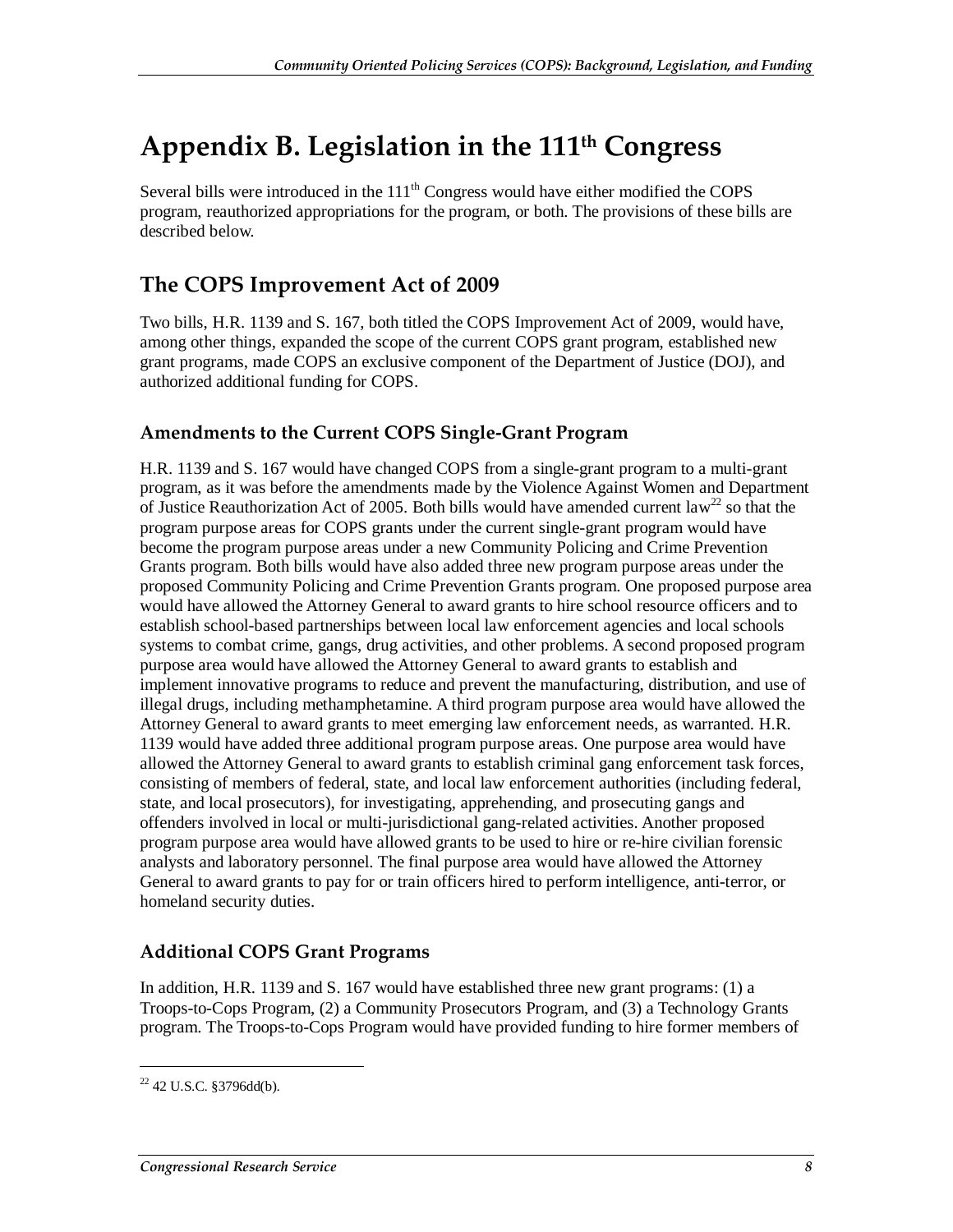the armed forces<sup>23</sup> as law enforcement officers for community-oriented policing, particularly in communities that are adversely affected by recent military base closings. The Community Prosecutor Program would have allowed the Attorney General to make grants to pay for additional community prosecuting programs, which would assign prosecutors to handle cases from specific geographic areas and assign prosecutors to address counterterrorism problems, specific violent crime problems, and localized violent and other crime problems. The Technology Grants program would have allowed the Attorney General to award grants to develop and use new technologies (including interoperable communications technologies, modernized criminal records technology, and forensic technology) to emphasize crime prevention activities and train law enforcement officers on how to use such technologies. $^{24}$ 

Both H.R. 1139 and S. 167 would have also amended current law<sup>25</sup> by adding language that would have made the COPS Office the exclusive component of DOJ to award and monitor COPS grants and to provide training and technical assistance to further community-oriented policing. Under current law,<sup>26</sup> the Attorney General may use any component of DOJ to award and monitor COPS grants.

### **Amendments to Grant Award and Use Conditions**

Both H.R. 1139 and S. 167 would have amended language in current law that regulates how COPS hiring grants are awarded and used. Both bills would have struck language in current law<sup>27</sup> that allows the Attorney General to give preferential consideration, where feasible, to applications for hiring and re-hiring additional career law enforcement officers that involve a nonfederal contribution exceeding 25% of the cost of the program. Both bills would have struck language in current law<sup>28</sup> that limits the authority of the Attorney General to make grants for the hiring and rehiring of career law enforcement officers to six years after September 13, 1994. Furthermore, both H.R. 1139 and S. 167 would have amended current law to require any grant recipient that receives a grant for hiring or re-hiring career law enforcement officers to retain each additional law enforcement officer position created under the grant for not less than 12 months after the grant period ends, unless the requirement is waived by the Attorney General. S. 167 would have struck language from current law<sup>29</sup> that requires the federal share of a grant project for hiring or rehiring career law enforcement officers to decrease each year for up to five years. H.R. 1139 would have required that, unless the Attorney General waives the non-federal contribution

 $23$  S. 167 would define "former members of the armed services" as a member of the Armed Forces of the United States who is involuntarily separated from the Armed Forces within the meaning of 10 U.S.C. §1141. For example, if a regular enlisted member of the armed forces is on active duty and the member is (1) denied reenlistment, or (2) is involuntarily discharged under other than adverse conditions, the member is considered to be involuntarily discharged under 10 U.S.C. §1141. H.R. 1139 would define "former members of the armed forces" as a member of the Armed Forces that is honorably discharged from the Armed Forces of the United States.

 $^{24}$  Both bills would strike 42 U.S.C. §3796dd(b)(9) (one of the current program purpose areas under the current COPS single-grant program), which allows the Attorney General to make grants to "develop new technologies, including interoperable communications technologies, modernized criminal record technology, a forensic technology, to assist State and local law enforcement agencies in reorienting the emphasis of the activities from reacting to crime to preventing crime and to train law enforcement officers to use such technologies."

<sup>25 42</sup> U.S.C. §3796dd.

 $26$  42 U.S.C. §3796dd(e).

<sup>27 42</sup> U.S.C. §3796dd(c).

<sup>&</sup>lt;sup>28</sup> 42 U.S.C. §3796dd(i).

 $^{29}$  42 U.S.C. §3796dd(g).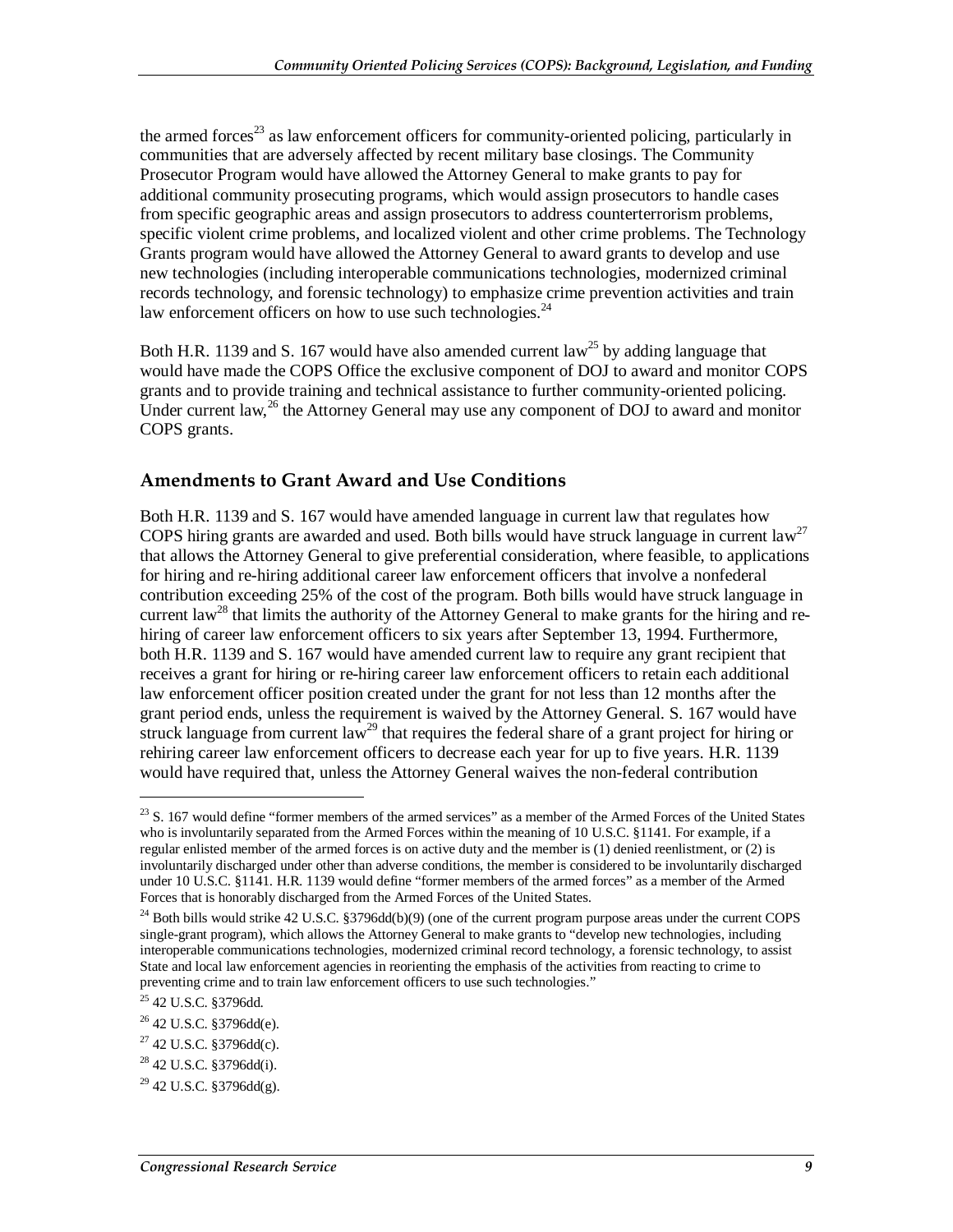requirement, $30$  the non-federal share of the costs of hiring or rehiring law enforcement officers may be less than 25% in any given year during the grant period, but the non-federal share cannot be less than 25% for the entire grant period. H.R. 1139 would have also required state or local government to make an effort to increase the non-federal share of hiring or rehiring grants during the grant period. Both bills would have struck language from current law that sets the maximum amount that can be awarded for hiring a law enforcement officer at  $$75,000$ .<sup>31</sup> This requirement would not apply to grants awarded for the purpose of hiring officers to perform intelligence, antiterror, and homeland security-related activities. In addition, S. 167 would have allowed hiring grants to be used for hiring Amtrak police officers. H.R. 1139 did not contain a similar provision. However, it did contain a provision stating that grants awarded for hiring or re-hiring civilian forensic analyst and laboratory personnel are subject to the same treatment, limitations, and renewal requirements as grants awarded for hiring and re-hiring law enforcement officers.

#### **Amendments to Renewal Conditions**

Both bills would have amended current  $law^{32}$  to change the way that COPS grants are renewed. Currently, non-hiring grants can be renewed for up to two additional years after the first fiscal year the recipient receives the grant, if the Attorney General determines that the funds were used in a manner required under the approved application and if the recipient can demonstrate significant progress in achieving the objectives of the initial application. Grants for hiring or rehiring career law enforcement officers can be renewed for up to five years. The grant period for a multiyear, non-hiring grant, including any renewals, cannot exceed three years. S. 167 would have allowed the Attorney General to renew a grant, regardless of type, without limitation on the duration of such renewal, if the Attorney General determines that the funds were used in a manner required under the approved application and if the recipient can demonstrate significant progress in achieving the objectives of the initial application. H.R. 1139 would have allowed the Attorney General to renew non-hiring grants without limitation on the duration of such renewal, if the Attorney General determines that the funds were used in a manner required under the approved application and if the recipient can demonstrate significant progress in achieving the objectives of the initial application. H.R. 1139 would have allowed the Attorney General to renew grants for hiring or rehiring for up to five years, though the Attorney General could waive the five-year limitation with good cause. Both bills would have also allowed the Attorney General to extend the grant period for any award, without limitations on the duration of the extension, to provide additional time for the grant recipient to complete the objectives of the grant award.

#### **Reauthorization of COPS Appropriations**

H.R. 1139 and S. 167 would have increased the authorized amount of funding available for COPS grants. S. 167 would have amended current  $law^{33}$  to increase the authorized amount of funding for COPS from the current \$1.047 billion each fiscal year to \$1.15 billion each fiscal year for each of FY2009 through FY2014, while H.R. 1139 would have increased authorized funding to \$1.8

<u>.</u>

<sup>&</sup>lt;sup>30</sup> Under current law (42 U.S.C §3796dd(g)), the portion of the costs of a program, project, or activity funded by a grant cannot exceed 75% of the total costs of the program, project, or activity (i.e. the grant recipient must provide funding for at least 25% of the costs). However, the Attorney General can waive the match requirement wholly or in part.

 $31$  42 U.S.C. §3796dd-3(c).

<sup>32 42</sup> U.S.C. §3796dd-2.

 $33$  42 U.S.C. §3793(a)(11).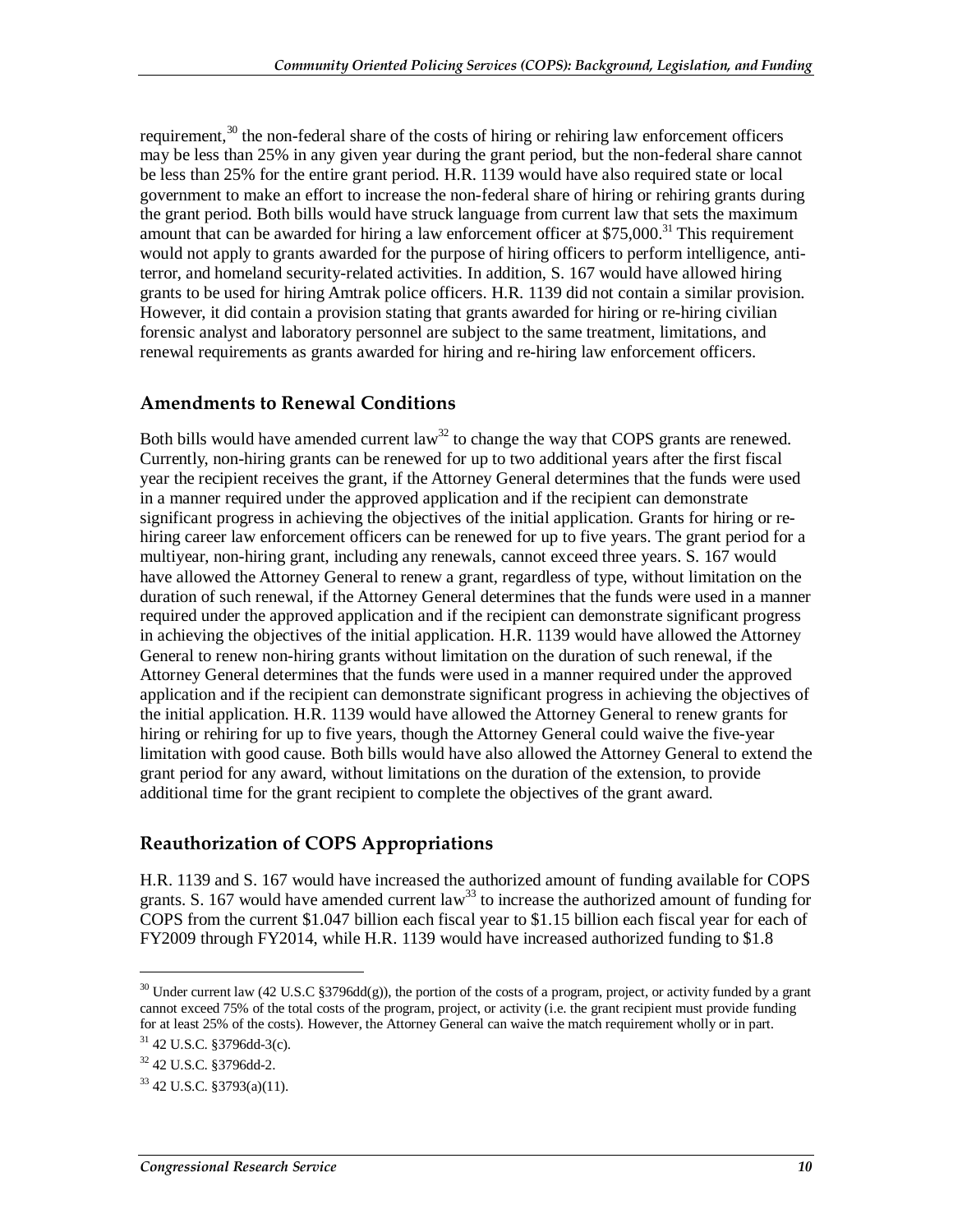billion for each of FY2009 through FY2014. Both bills would have allowed up to 5% of the authorized funds each fiscal year to be used for training and technical assistance or for evaluations or studies carried out or commissioned by the Attorney General in furtherance of community-oriented policing. S. 167 would have also required that not less than \$600 million of the authorized funding available each fiscal year be used for Community Policing and Crime Prevention Grants, \$200 million be used for Community Prosecutor Program grants, and \$350 million be used for Technology Grants. H.R. 1139 would have also required that not less than \$1.25 billion of the authorized funding available each fiscal year be used for Community Policing and Crime Prevention Grants, \$200 million be used for Community Prosecutor Program grants, and \$350 million be used for Technology Grants.

### **New Grant Compliance Enforcement Conditions**

Both H.R. 1139 and S. 167 would have allowed the Attorney General to "take any enforcement action available to the Department of Justice," if the Attorney General determines that a grant is not in substantial compliance with the terms and requirements of an approved grant application. Under current law,<sup>34</sup> the Attorney General can suspend or revoke funding, in whole or in part, if the Attorney General determines that a grant is not in compliance.

### **Amendments to Non-supplanting Conditions**

Both H.R. 1139 and S. 167 would have amended the current non-supplanting requirement<sup>35</sup> for COPS grants so that COPS grant funds cannot be used to supplant state and local funds or, in the case of Indian tribal governments, funds supplied by the Bureau of Indian Affairs. Both bills would have required COPS grants to be used to increase the amount of funds that the Attorney General determines would be made available by state, local, and tribal sources for the purposes of any COPS grant program. H.R. 1139 would have added language that would make grants for hiring officers to perform intelligence, anti-terror, and homeland security duties exempt from this requirement.

### **Required Studies of the COPS Program**

H.R. 1139 would have required the Attorney General to evaluate the effectiveness of programs, projects, and activities funded by COPS in reducing crime. H.R. 1139 would have also required the Department of Justice's Inspector General to report on (1) the effect of COPS grants on violent crimes, drug offenses, and other crimes; (2) the degree to which state and local government that receive COPS grants contribute funding for state and local law enforcement programs; and (3) waste, abuse, or fraud within the program.

<sup>34 42</sup> U.S.C. §3796dd-5.

<sup>&</sup>lt;sup>35</sup> Under current law, state, local, and tribal governments cannot use COPS funds to replace state, local, or tribal funds that would have otherwise been spent on the specific law enforcement purpose of the grant award. Under the nonsupplanting requirement, COPS grant funds must be used to increase the amount of funding that would be made available by state, local, and tribal sources. See 42 U.S.C. §3796dd-3(a).